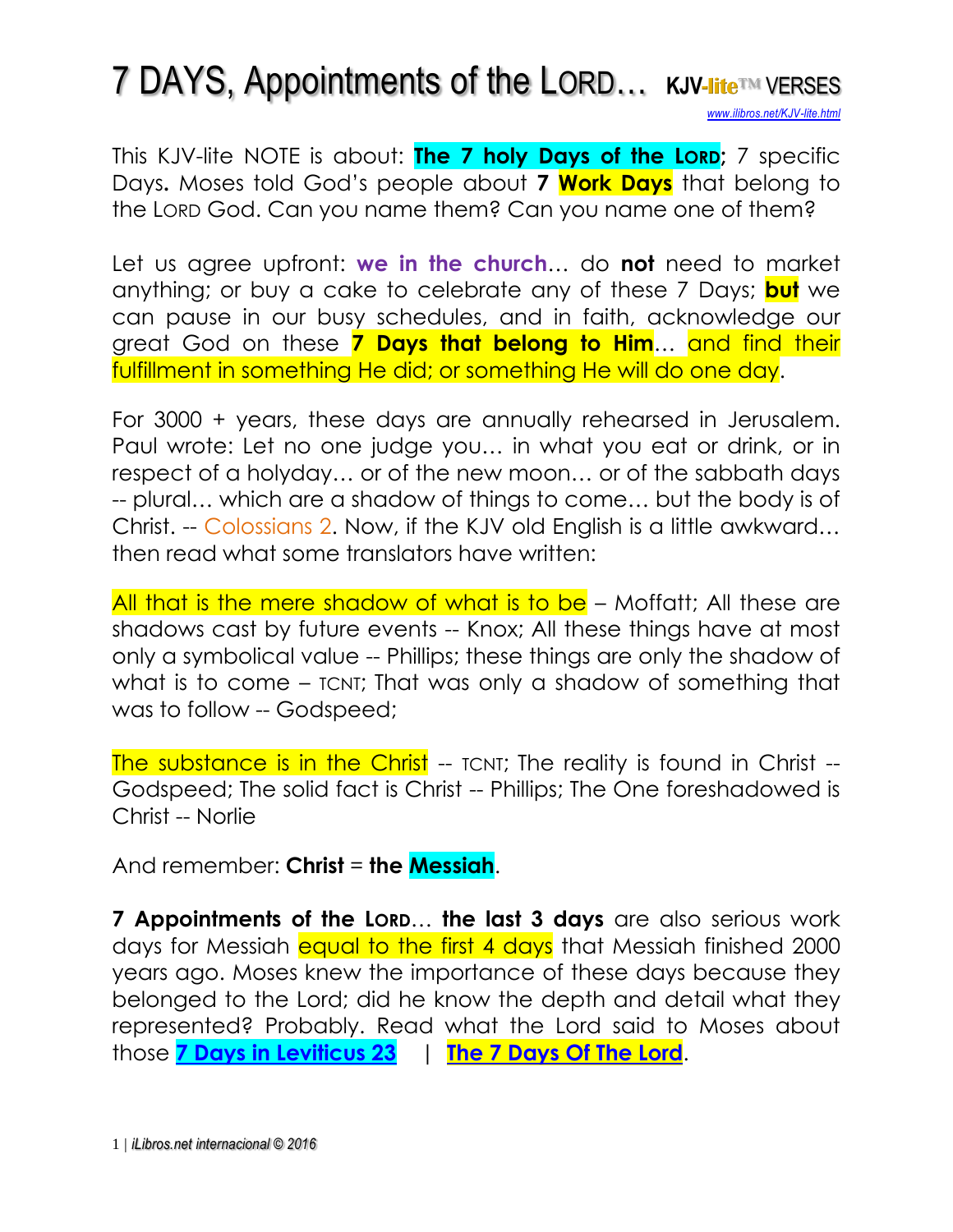## 7 DAYS, Appointments of the LORD… **KJV-lite**™ VERSES *[www.ilibros.net/KJV-lite.html](http://www.ilibros.net/KJV-lite.html)*

It's interesting, four (4) **first days** are clustered in the springtime; followed by a space of time, the summer time for growth; after the growing period is harvest time: and three (3) equally important **last days** are clustered together:

- 1. The Day of Passover: when Jesus the Christ gave His life... our sacrifice for sin; prophet Isaiah says about this Man of Sorrows, who was despised and rejected, who substituted for us and took our place… when we make His soul our offering for sin; He will see… and will be satisfied; what He labored to accomplish is already finished on that **#1** great day.
- 2. The Day of Unleavened bread… when Jesus the Bread of Life who had descended from heaven to do his work… on that Good Wednesday evening… His lifeless body was wrapped and buried in the tomb.
- 3. The Day of First-fruits… when Jesus, who is the firstfruits from the dead, was raised 3 days and 3 nights later… that Saturday evening… according to the promise of the Father.
- 4. And The Day of Pentecost…when the Spirit of God was given… starting with over 500 in Galilee… and 120 life-long learners of the Lord… who gathered in that upper room in Jerusalem… 50 days later… when the Day of Pentecost had fully come… not a minute too soon; not a minute too late.

And did you notice? Those first 4 Days of the Lord make sense: He did not send His Spirit into the world… before He was raised in glory; and He was not raised in glory… before He was buried in death; and He was not buried in death… before He gave His life for us a substitute. 4 sacred Days… Messiah worked in order; yet 3 sacred Days remain on His calendar.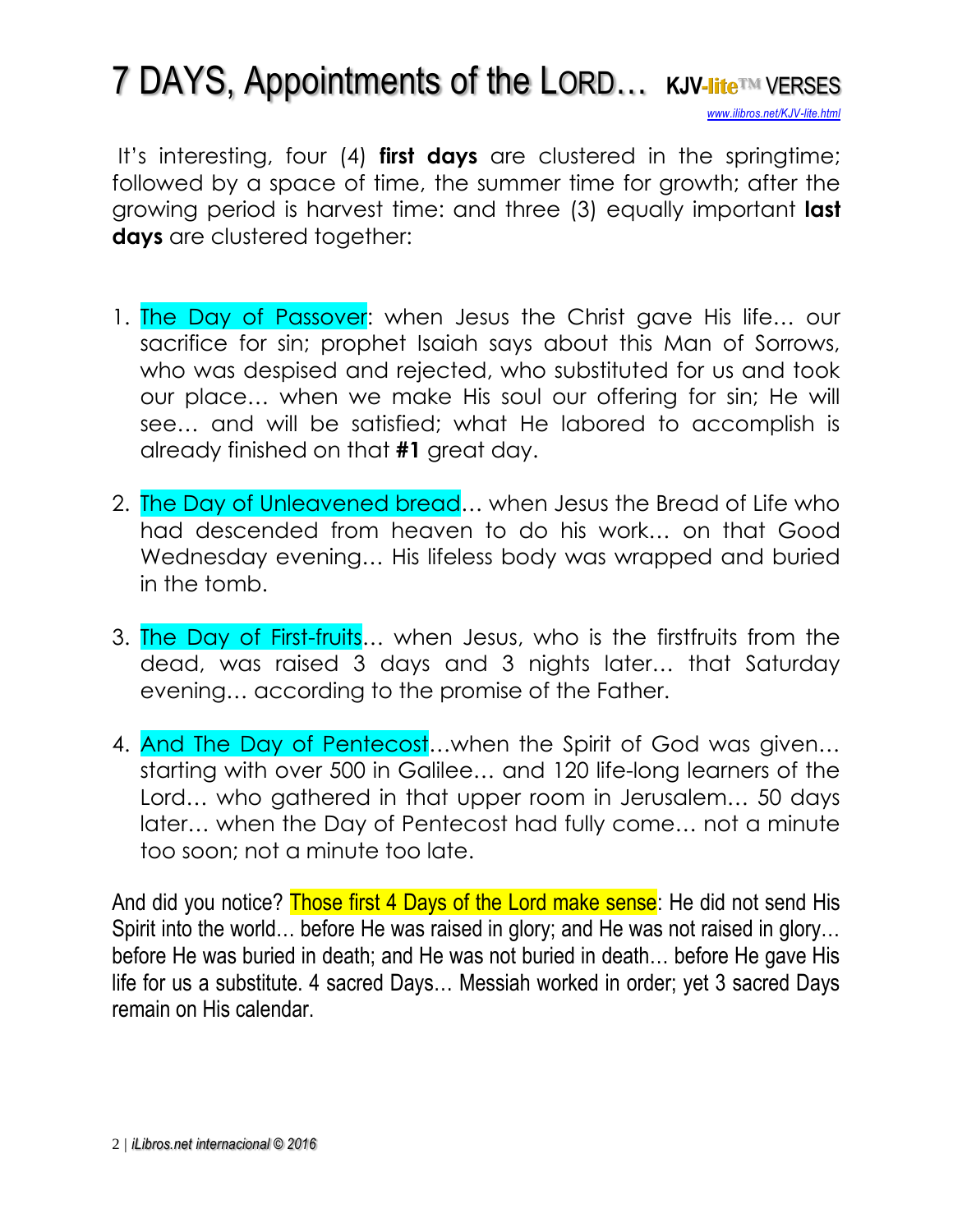## 7 DAYS, Appointments of the LORD… **KJV-lite**™ VERSES

*[www.ilibros.net/KJV-lite.html](http://www.ilibros.net/KJV-lite.html)*

Next we read of the summer months of planting and watering and growing… so when the word of life He planted begins to blossom in his church; and our Father ever vigil…watching, inspecting each life planted… when He no longer sees more growth on the vines in his vineyard; then He knows it is time to harvest:

- 5. The Day of Trumpets... Rosh Hashanah, the first day of the civil new year and shofars sound every 15 minutes for the entire day… when the last trumpet blows that day… usually in September or early October… and the harvest is lifted up… the dead in Christ rise first… and then we who remain will be grabbed up to be with the Lord forever; Jesus said, you will see when it is at the doors. Paul said to the church of Thessalonica, I would not have you ignorant... adding: for God has **not** appointed us unto wrath… but to salvation through Jesus Christ our Lord.
- 6. The Day of Atonement... the terrible Day of afflicting souls... for a world which did not embrace Jesus' first coming; they did not embrace His substitutionary life and death; the terrible Day of the Lord's judgment on the whole earth; Daniel says, a Rock destroys the 4th brutal government.

Of this Day of Judgment, I am confident, **nobody knows that day or hour**… because the church is already gone… only the ignorant church at Ephesus who lost their first love, and Pergamos, Thyatira, Sardis, and lukewarm Laodicea will be around... and they won't know what's up! when the Lord Jesus, our Rock of Ages... comes in great power to [dismiss 3 faithless](http://www.isa-net.org/pdf/ZECHARIAH11vs1.pdf) shepherds, and [war with the faithless whore](http://www.isa-net.org/pdf/REVELATION17vs1.pdf) and her [adoring harlots;](http://www.isa-net.org/pdf/REVELATION17vs1.pdf) and with a pimple of a world-politician and a reconstituted roman system of 10 other political fools… who continue their agenda smashing and destroying the world… who we see in the news today.

7. The Day of Tabernacles / Tents, Booths, of temporary shelters; the last set-time… a time of great celebration… giving thanks to God our Savior… the great and terrible Day is past; the great battle Armageddon is finished… it is over.